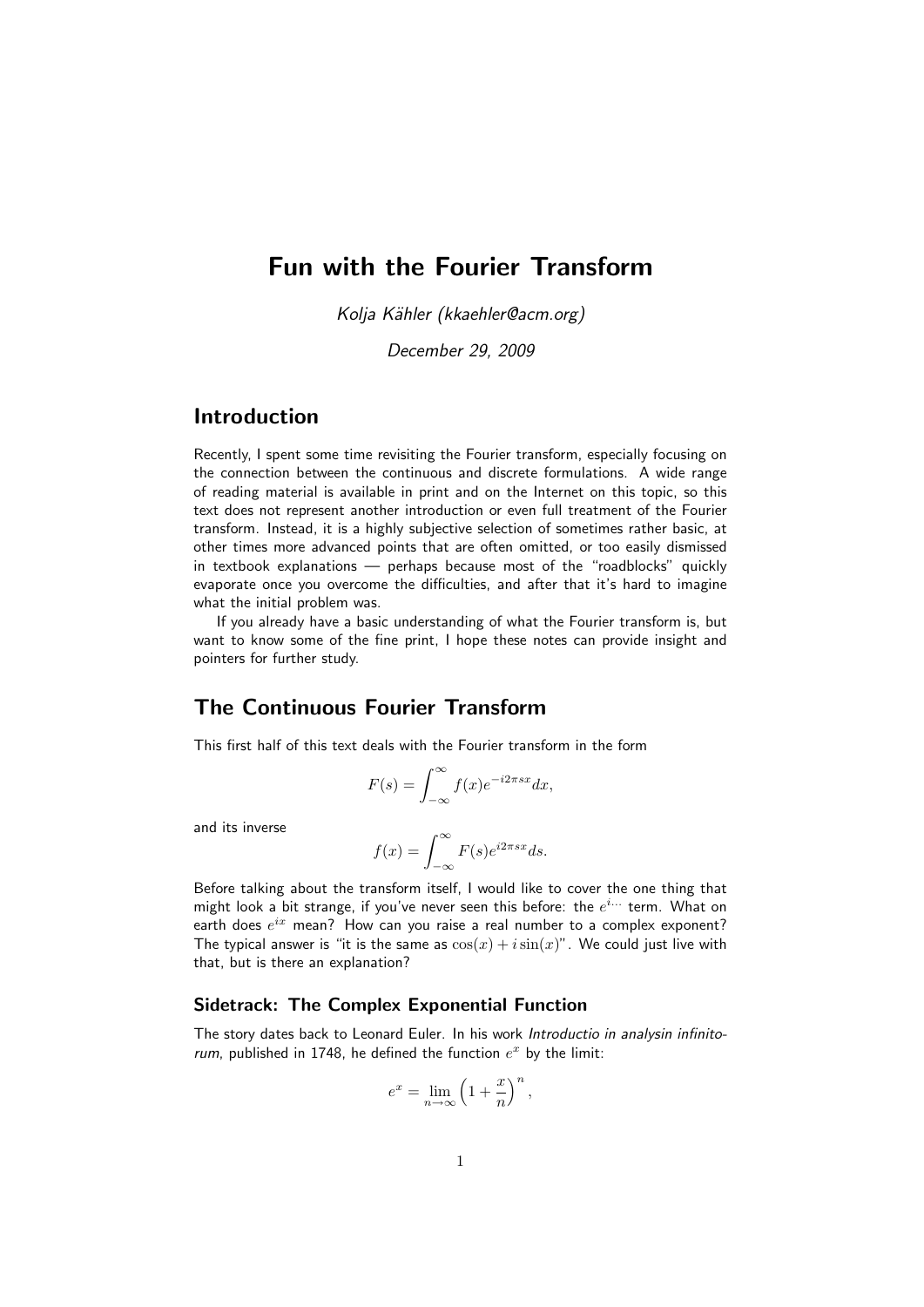and developed it into an infinite power series:

$$
\lim_{n \to \infty} \left( 1 + \frac{x}{n} \right)^n = 1 + \frac{x}{1!} + \frac{x^2}{2!} + \frac{x^3}{3!} + \dots
$$

Euler recognized that, with x now not being an exponent anymore, it could be replaced by a complex number  $ix$ . What does the limit function then converge to? Using the definition  $i=\sqrt{-1}$ , we can rewrite the above as

$$
e^{ix} = \lim_{n \to \infty} \left( 1 + \frac{ix}{n} \right)^n \tag{1}
$$

$$
= 1 + \frac{ix}{1!} + \frac{(ix)^2}{2!} + \frac{(ix)^3}{3!} + \dots
$$
 (2)

$$
= 1 + \frac{ix}{1!} - \frac{x^2}{2!} - \frac{ix^3}{3!} + \frac{x^4}{4!} + \dots
$$
 (3)

(4)

By reordering the terms (ignoring the dangers of doing this on an infinite sum), real and imaginary terms are collected:

$$
e^{ix} = \left(1 - \frac{x^2}{2!} + \frac{x^4}{4!} - \frac{x^6}{6!} + \dots\right) + i\left(x - \frac{x^3}{3!} + \frac{x^5}{5!} - \frac{x^7}{7!} + \dots\right).
$$

This — as Euler already knew — is the sum of the power series of the cosine and sine functions, respectively. Thus, we finally arrive at the expression

$$
e^{ix} = \cos(x) + i\sin(x).
$$

Since the cosine function is even, and sine is odd,  $e^{-ix}$  can be written

$$
e^{-ix} = \cos(-x) + i\sin(-x) = \cos(x) - i\sin(x).
$$

## Interpretation and interesting Facts about e

The graph of  $e^{ix}$  describes a perfect unit circle in the complex plane, with a period of  $2\pi$  in x:



The  $e$  notation is very convenient for describing a signal in terms of phase and amplitude, which is why it appears so frequently in electrical engineering texts. Any complex number  $z = x + iy$  can be written in this form by multiplying in a radius  $r = |z| = \sqrt{x^2 + y^2}.$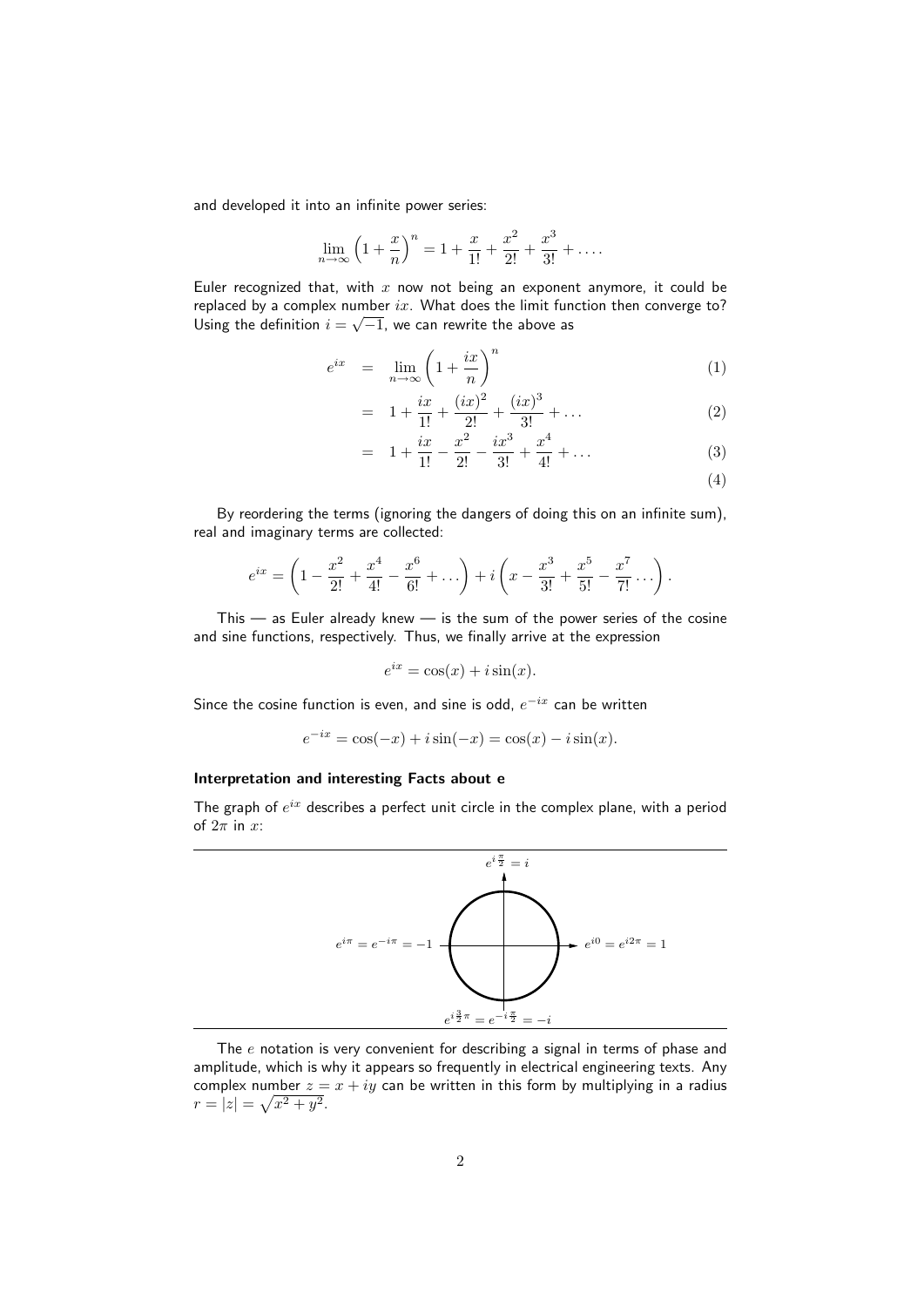With  $\sin \phi = \frac{y}{r}$  and  $\cos \phi = \frac{x}{r}$ , we have

$$
z = r(\cos\phi + i\sin\phi) = re^{i\phi},
$$

The most beautiful result though, one of the most famous equations of all times, is this:

$$
e^{i\pi} + 1 = 0.
$$

I suspect you can buy T–shirts and coffee mugs imprinted with this equation somewhere, but, admittedly, I haven't checked.

## Common Variations on the Fourier Transform Definition

The definition of the Fourier transform I gave in the beginning is frequently subtly altered by scaling coefficients added to the forward transform, the inverse transform, or both. Where do they come from?

These variations are merely different ways of scaling the frequency parameter. The two most common "systems" (forward and inverse transform pairs) are:

## System I

$$
F(s) = \int_{-\infty}^{\infty} f(x)e^{-i2\pi sx} dx \iff f(x) = \int_{-\infty}^{\infty} F(s)e^{i2\pi sx} ds
$$

Here, the units of the frequency parameter  $s$  can be understood as "cycles of the e function per unit of  $x$ ". A signal repeating every  $0.5$  units corresponds to a frequency value  $s = 2$ .

## System II

$$
F(\omega) = \int_{-\infty}^{\infty} f(x)e^{-i\omega x} dx \Longleftrightarrow f(x) = \frac{1}{2\pi} \int_{-\infty}^{\infty} F(\omega)e^{i\omega x} d\omega
$$

This form is common when angular frequencies  $\omega$  are used.  $\omega$  can be read as "cycles per  $2\pi$  units of x". A signal repeating every  $\pi$  units corresponds to a frequency value  $\omega = 2$ . Why the asymmetry between forward and inverse transforms? Compare s in the previous formulation to the frequency parameter  $\omega = 2\pi s$ : The graph of  $F(\omega)$  is  $2\pi$  times wider than the graph of  $F(s)$ . As a consequence,  $\int F$ also becomes  $2\pi$  times larger. To recover the original function f through the inverse transform, this scaling effect must be undone.

## The Graph of the Transform

The plot of the Fourier transform of a function (the "spectrum" of the function) shows the frequencies the function is composed of. Questions that immediately come to mind, are:

• What do the function values mean?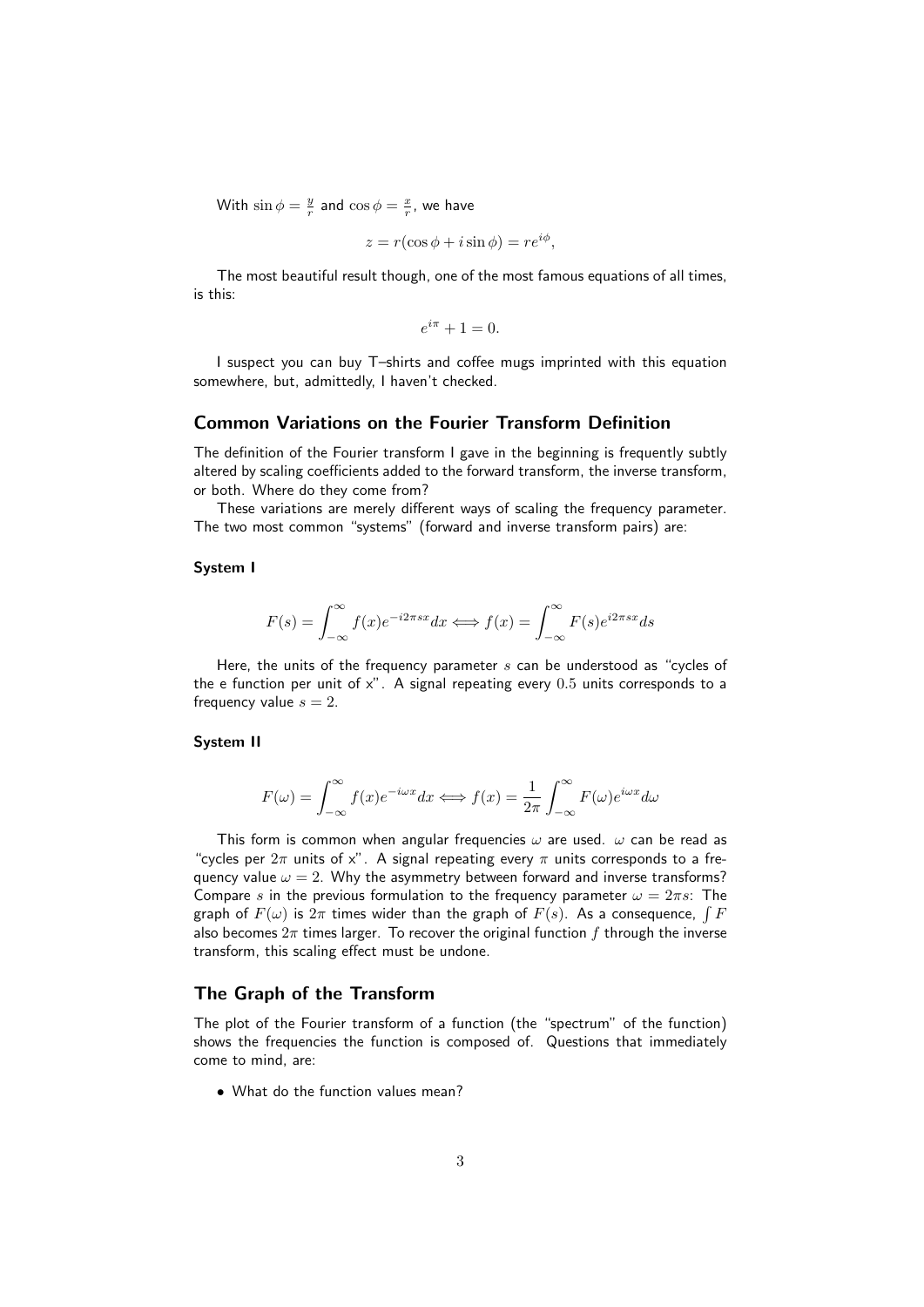- The spectrum shows frequencies but what happens on the left side of the graph? What is a "negative frequency"?
- The plot seems to be symmetrical is this always the case?

Let's look at a simple example of a Fourier transform plot. In the figure below, the sinc function  $sinc(x)=\frac{sin(x)}{x}$  is shown on the left. Its transform is the rectangle function, shown for "system I" in the middle, and for "system II" on the right side. Note the different scaling by a factor of  $2\pi$ , reflecting the explanations in the previous section. Both the original function and the transform are real (the values have no imaginary part).



The plots are read as follows: The sinc function has a maximum frequency of  $1/(2\pi)$  "cycles per unit of x" in system I, corresponding to the period of the sine function. The value  $F(0) = \pi$  corresponds to the integral of the original function. In "system II", the frequency variable s is read as "1 cycle per  $2\pi$  units of x'.

To answer the questions about the symmetry of the graph and these curious negative frequencies, we need to take a closer look at even and odd functions, and how these concepts apply to the Fourier transform.

### Even and odd

Any function  $f(x)$  can be expressed as the sum of an odd function and an even function:  $f(x) = e(x) + o(x)$ . Let's rewrite the Fourier transform using this notation:

$$
F(s) = \int_{-\infty}^{\infty} (e(x) + o(x))e^{-i2\pi sx} dx
$$
  
= 
$$
\int_{-\infty}^{\infty} (e(x) + o(x))(\cos(2\pi sx) - i\sin(2\pi sx)) dx
$$
  
= 
$$
\int_{-\infty}^{\infty} (e(x)\cos(2\pi sx) - e(x)i\sin(2\pi sx) + o(x)\cos(2\pi sx) - o(x)i\sin(2\pi sx)) dx
$$

The transform is a sum of sine and cosine functions. Since the sine function is odd  $(\sin(x) = -\sin(-x))$ , the parts of  $\int e(x)i\sin(2\pi s x)dx$  for negative and positive  $x$  cancel each other out, while the values for  $x < 0$  in  $\int o(x) \sin(2 \pi s x) dx$  are the same as those for  $x > 0$ . The opposite is true for the cosine part — the cosine function is even:  $cos(x) = cos(-x)$ . Thus, the Fourier transform reduces to:

$$
F(s) = 2 \int_0^\infty e(x) \cos(2\pi s x) dx - 2i \int_0^\infty o(x) \sin(2\pi s x) dx.
$$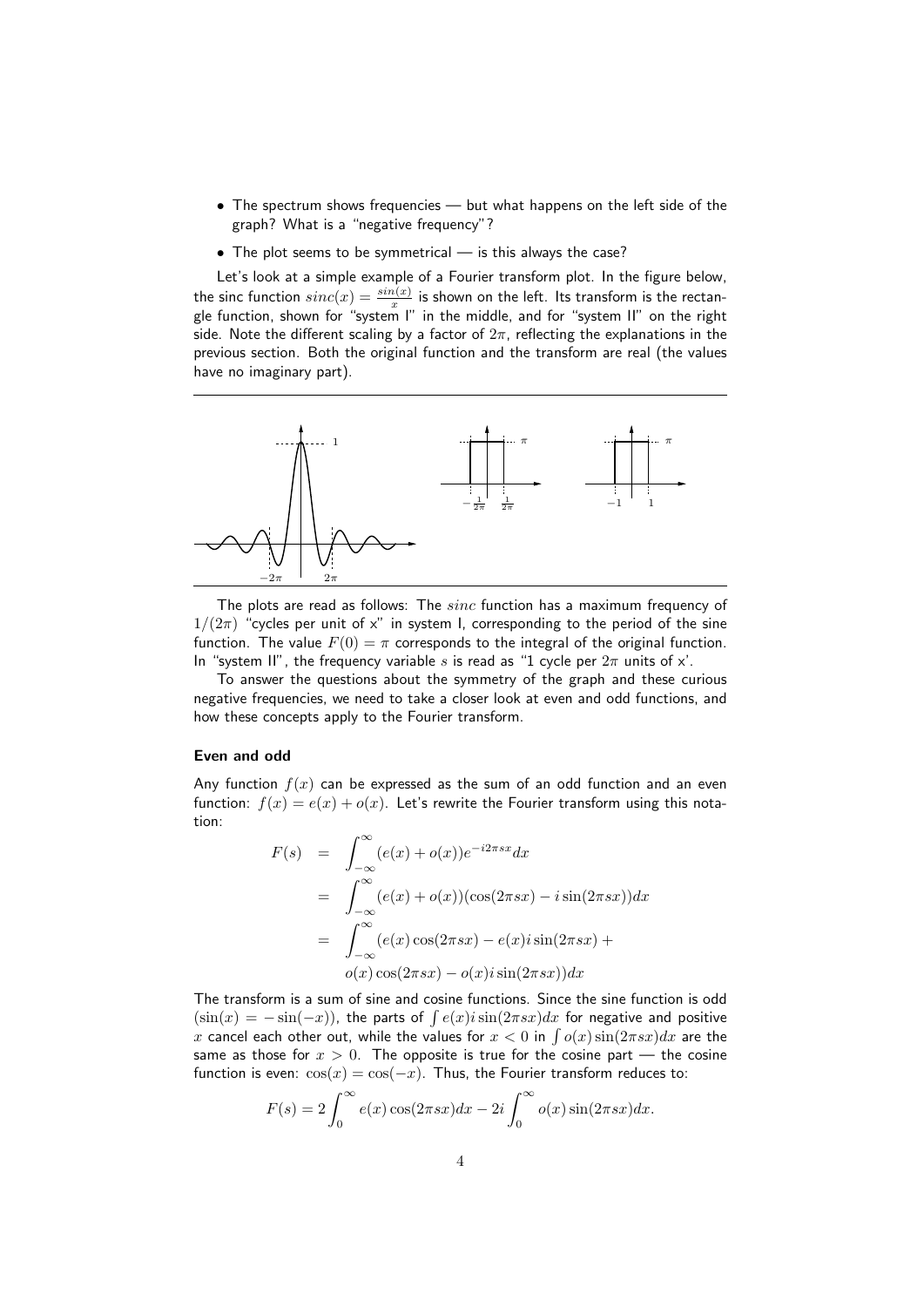This clearly shows how the cosine terms are associated with the real part of the transformed values, while the sine terms are imaginary. What does this tell us?

#### Symmetry

In most practical applications we deal with real–valued input functions. If  $f(x)$  is a real function,  $e(x)$  and  $o(x)$  are real, too. Thus the even terms of the transform are all real, while the odd terms are imaginary. Consequently, the real part of the Fourier transform is even, and the imaginary part is odd (this property is called hermitian). If the real part of the spectrum is graphed, it is indeed mirrored at the  $y$  axis. If f is not only real, but also even, the transform is real and even, too.

#### Negative Frequencies

The intuitive notion of a frequency is repetition in time or space, at a certain rate. A signal repeating every n units has a frequency of  $1/n$ . But what is a negative frequency supposed to mean?

Lets start by looking at the equation for the transform. We see that for  $s < 0$ , the sign of the exponent of the exponential changes. Otherwise, moving up the positive s axis is the same as moving down along negative s. The inverted sign causes  $cos(x) - i sin(x)$  to turn into  $cos(x) + i sin(x)$ : the function  $f(x)$  is analyzed for the same frequencies (as in "cycles per unit"), but with *inverted phase*.

The negative frequencies are no "additional" frequencies that exist independently of the positive ones; there's a tight connection between the positive and negative halves of the Fourier spectrum. The best way to get an intuitive grasp of the connection is again to think about even and odd functions, extending the thoughts from the previous section.

For a real function  $f(x)$ , we already found the real part of the Fourier transform to always be even. If  $f$  is real and even, the Fourier transform is purely real, with no imaginary part (the  $i\sin$  terms cancel out). If, in contrast,  $f$  is real and odd, its transform is purely imaginary, and also odd. Now imagine a perfectly even function f, and its (purely real) Fourier spectrum. Step by step, shift f slightly along  $x$ , so it becomes "more odd". The Fourier transform will change from purely real to complex values, with increasing imaginary parts. The following figure shows shifted versions of the function  $e^{-\pi x^2}$  and their transforms. On the right side, real and imaginary parts of the transform are depicted as solid and dashed lines, respectively.



Instead of separating the complex values into real and imaginary graphs, it is common to graph *magnitudes* and *phases* — the graph of absolute values of a shifted, transformed function remains the same. If you graph the real values of the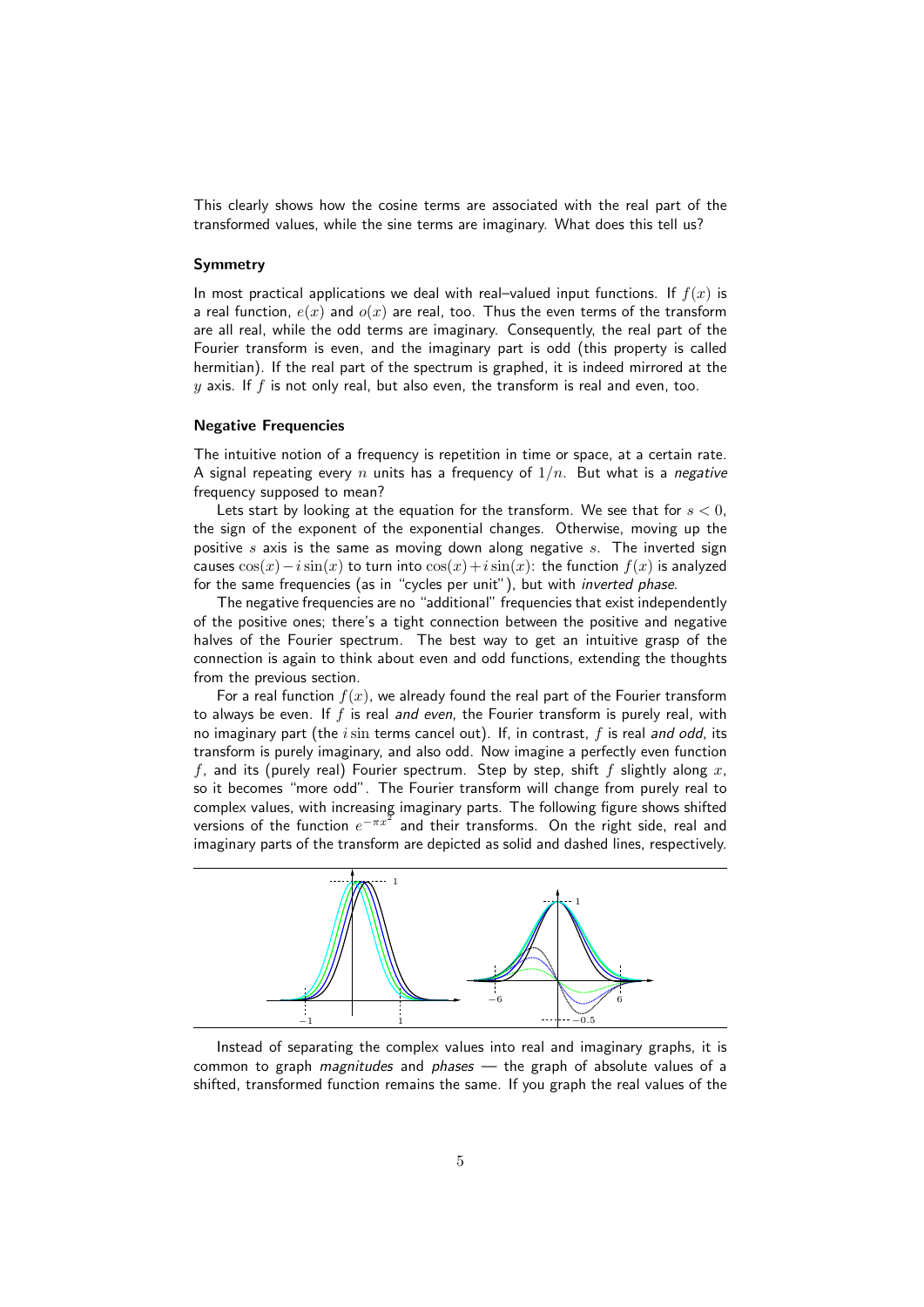transform pointing up, and the imaginary values out of the screen, the shift really causes a "twist" of the complex values around the  $s$  axis.

If the negative half of the Fourier transform is nothing more than a mirror copy of the positive half, do we actually need to compute it? For real–valued functions  $f(x)$ , the anwser is indeed: no, we don't. If we have  $F(s)$  for  $s > 0$ ,  $F(-s)$  is simply the conjugate complex  $\overline{F(s)} = Re(F(s)) - Im(F(s))$ . This is not true for complex functions  $f$ , however! There always is a symmetry relation between the real and imaginary parts (with any combination of even- and oddness), but without further knowledge about the original function, you cannot reconstruct it from one half of the spectrum alone.

## The Discrete Fourier Transform

For numerical applications of the Fourier transform, we must discretize the input function, and we also cannot use a continuous spectrum of frequencies for numerical purposes. Hence, the standard formulation of the discrete Fourier transform, or DFT, differs somewhat from the continuous formulation to take the discretiziation into account. The DFT works on an array of input data, i.e., samples from a finite range of values of an assumed underlying continuous function. These are transformed into an array representing the discrete spectrum of the data. There are many ways to introduce the DFT. The following explanations show how the discrete formulation can be derived from the continuous setting by applying the discretization steps (note the plural: there are actually two discretization processes!).

### Discretize, and then again

Starting with the continuous formulation, we approximate the integration by an infinite sum, where  $dx$  turns into the sampling interval  $\Delta x$ :

$$
F_s(s) = \sum_{n = -\infty}^{\infty} f(n\Delta x) e^{-i2\pi s n \Delta x} \Delta x,
$$

We cut out a finite window of f, and also scale f so that the sampling interval becomes  $\Delta x = 1$ , thus eliminating  $\Delta x$  from the equation.

$$
F_w(s) = \sum_{n=0}^{N-1} f(n)e^{-i2\pi sn}.
$$

The function  $F_w(s)$  is periodic with a period of 1: The exponential term reaches the same value for  $s, s + 1, s + 2, \ldots$  This is a consequence from sampling, and a notable difference from the continuous transform, where the frequency range is infinite. But it is still a continuous function (it could be evaluated for arbitrary frequency values), so we need to sample the *spectrum*, too. It can be shown that there are only N independent frequency values s. (I'm not going into the derivation here, but it seems intuitively clear that for a signal with  $N$  degrees of freedom, there is only an equal amount of degrees of freedom in the frequency domain). We thus evaluate  $F_w(s)$  at  $N$  equidistant points in the range  $[0,\ldots,\frac{N-1}{N}].$ 

$$
F_w(\frac{k}{N}) = \sum_{n=0}^{N-1} f(n) e^{-i2\pi n \frac{k}{N}}, \qquad k \in [0, 1, 2, \dots, N-1].
$$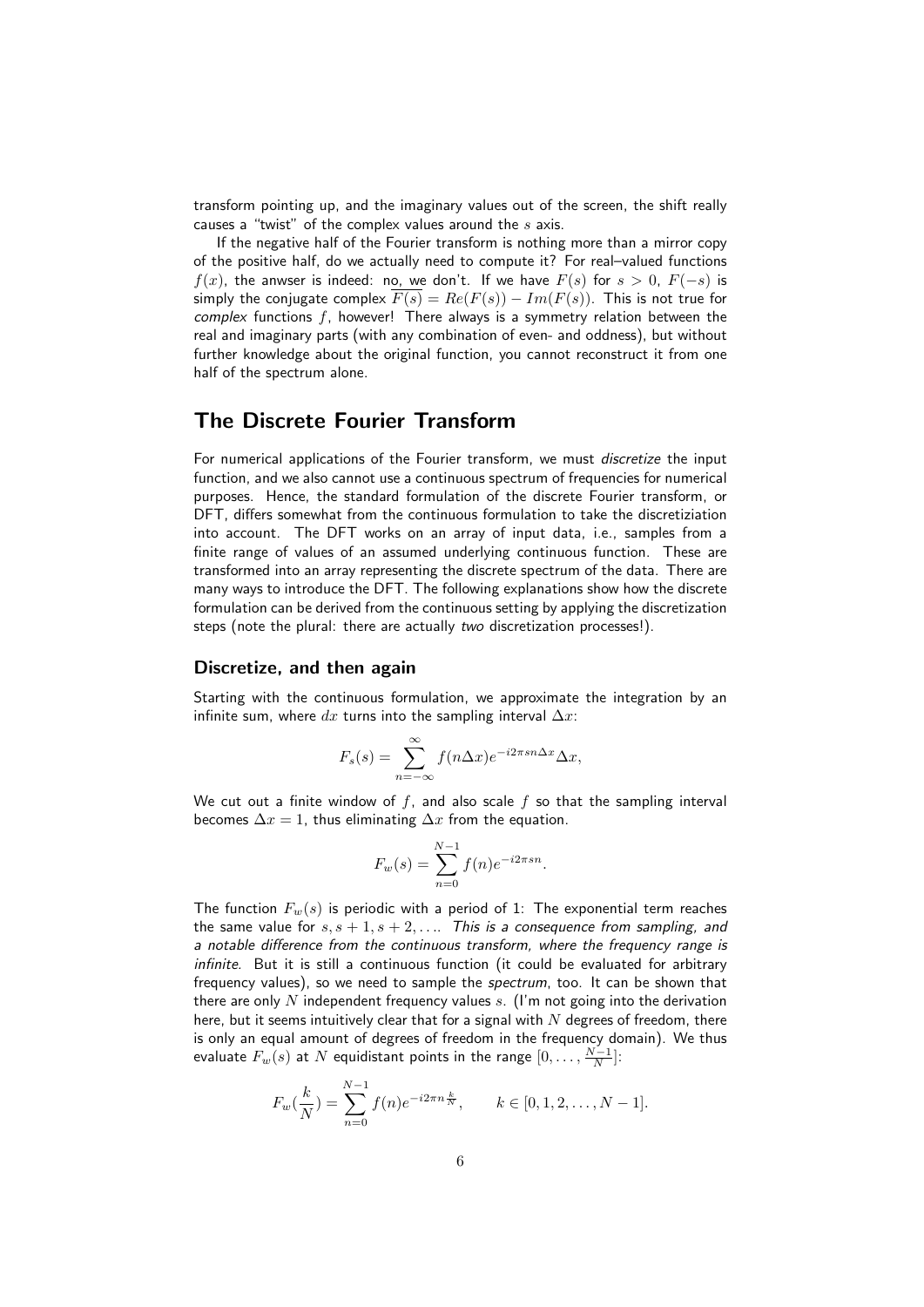We now have N different frequency values, and N points where  $f$  is evaluated. We can simplify the notation some more by leaving out the factor  $1/N$  from the argument of  $F_w$ :

$$
F[k] = \sum_{n=0}^{N-1} f[n] e^{-i2\pi n \frac{k}{N}}.
$$

This is the standard form of the DFT. I've used brackets here to emphasize the array–like discretization on integer values. The scaling of the frequencies by the factor  $N$  above must be corrected for in the inverse transform, to recover the original function values:

$$
f[n] = \frac{1}{N} \sum_{k=0}^{N-1} F[k] e^{i2\pi n \frac{k}{N}}, \qquad n \in [0, 1, 2, \dots, N-1].
$$

This is essentially the same as the scaling for "system II" introduced earlier. The factor  $1/N$  is sometimes already added to the forward transform. For interpretation of the values obtained by a numerical FFT package, one should thus check how the algorithm scales the values. In the form shown here, the frequency value 0 is equivalent to the *sum* of the signal coefficients (corresponding to the integral of the signal in the continuous case), in the other form it would be the average signal value.

### Things to keep in Mind

The discretization processes (sampling the signal, and sampling the spectrum) are responsible for the different "look and feel" of the DFT compared to the continuous transform. Understanding the differences is important for correct usage of the DFT as a tool.

#### Spectrum and Reconstruction are periodic

Both the forward and the inverse transforms are periodic: when the *signal* is sampled, we get a periodic, continuous spectrum. When the *spectrum* is sampled, we cause the reconstructed function to become periodic.

#### The DFT Spectrum wraps around

What in the continuous transform shows up as negative frequencies, is mapped to the second half of the positive frequency range in the DFT. The spectrum appears to be shifted and wrapped around at  $k = N/2$ . This effect can also be attributed to discrete sampling and the periodicity of the  $e$  function. An intuitive way to think about this, is to picture the  $e$  function in the DFT as a wheel with  $N$  spokes, one spoke per value of  $n.$  Spoke 0 corresponds to  $e^0$ , spoke  $N/4$  is  $e^{-i0.5\pi},\,N/2$  is  $e^{-i\pi},$ etc. At frequency  $k = 1$ , the samples of f are multiplied with spoke  $0,1,...$  At  $k = 2$ , only spokes  $0, 2, \ldots$  are taken into the sum. Finally, At  $k = N/2$ , the e term in the sum alternates between the values  $e^0$  and  $e^{-i\pi}$  (spokes 0 and  $N/2)$ . This is the highest positive frequency. When the value of k is increased above  $N/2$ , each iteration in the sum moves over more than half of the spokes. This is equivalent to "moving around the wheel" in the other direction. At  $k = N - 1$ ,  $N - 1$  spokes are skipped for each  $n$  in the sum. This is effectively the same as moving 1 spoke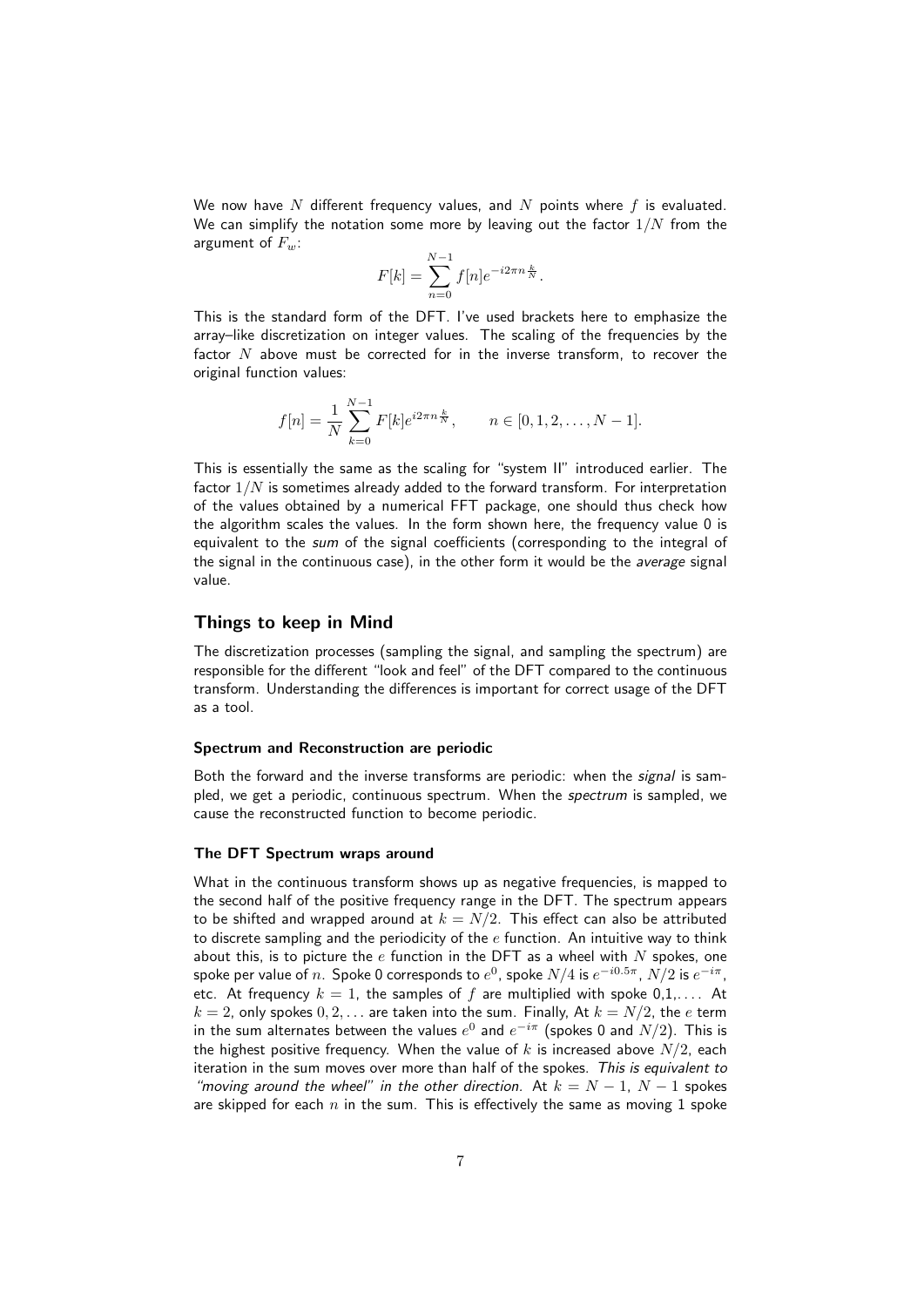in the opposite direction:  $k = N - 1$  corresponds to the lowest negative frequency  $(k = -1)$ . To illustrate this last case more formally:

$$
e^{-i2\pi\frac{n(N-1)}{N}}=e^{-i2\pi\frac{nN}{N}+i2\pi\frac{n}{N}}=e^{-i2\pi n}e^{i2\pi\frac{n}{N}}=e^{i2\pi\frac{n}{N}}.
$$

The following figure depicts some of the values  $e^{-i2\pi\frac{kn}{N}}$  assumes for  $N=8$ : each row represents an integer frequency  $k = [1, 3, 5, 7]$ , with four of the eight coefficients  $(n = [1, 2, 3, 4])$ .



Note how frequencies  $k > 4$  are equivalent to "moving around" in the other direction.

#### The Spectrum can be subsampled by padding the Signal

As shown above, the DFT has only  $N/2$  positive frequencies for a signal with  $N$ samples. This is in line with the sampling theorem, which states that we must sample a function at twice its maximum frequency, if we wish to fully reconstruct it. With sampling  $f(x)$  at N integers 0,1,2,..., we can recover a maximum frequency of 0.5 "cycles per x", which maps to  $F[N/2]$ . The lowest non-zero frequency at  $k = 1$  is  $1/N$  "cycles per x", i.e., one cycle over the whole sampled range  $[0, N - 1]$ . The frequency step size is  $1/N$ . The following table illustrates the correspondence of k and "real" frequency for  $N = 4$ :

$$
\begin{array}{cccccc}\n k & 0 & 1 & 2 & 3 \\
f & 0 & 0.25 & \pm 0.5 & -0.25\n\end{array}
$$